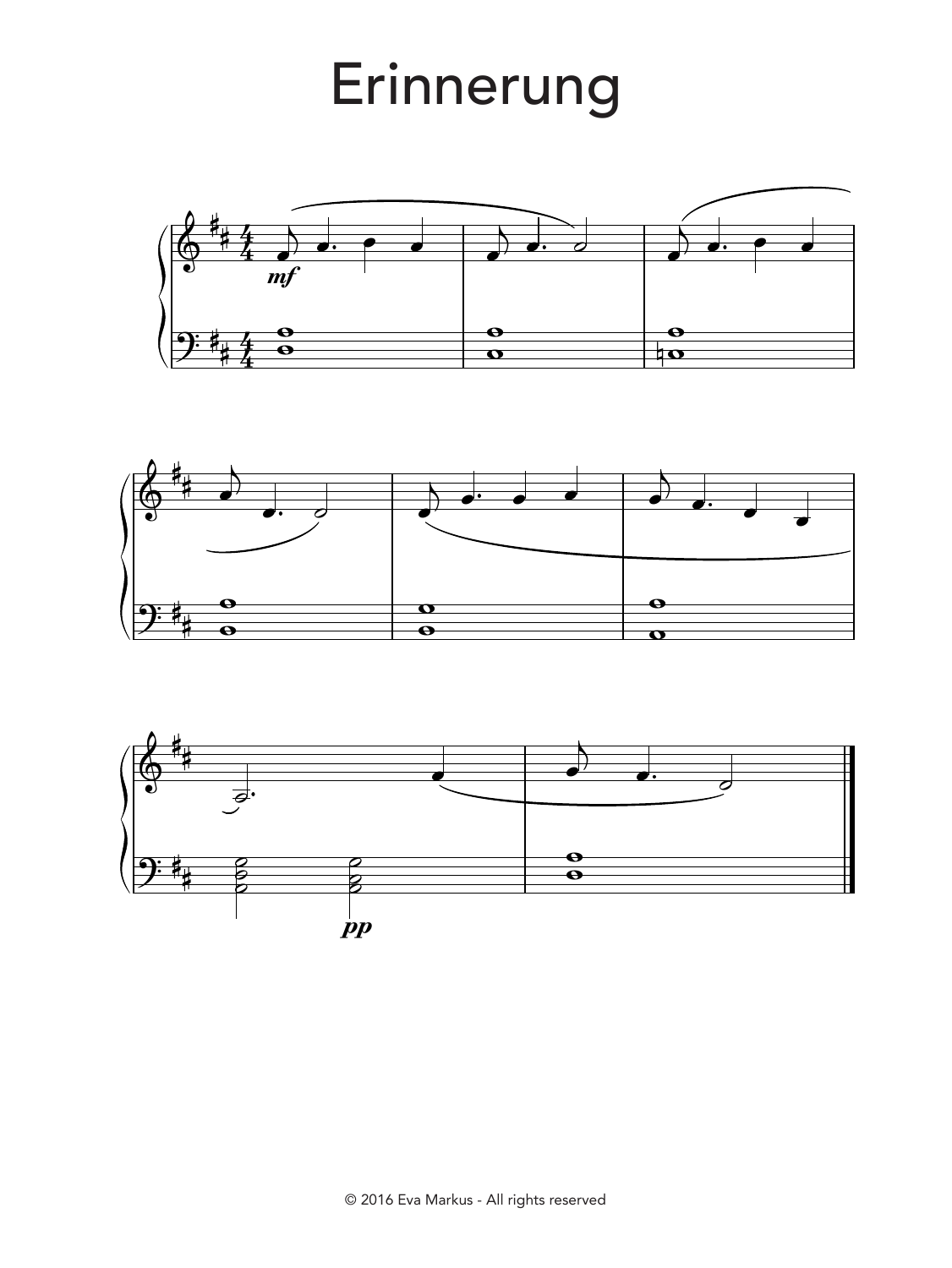### Goldfisch









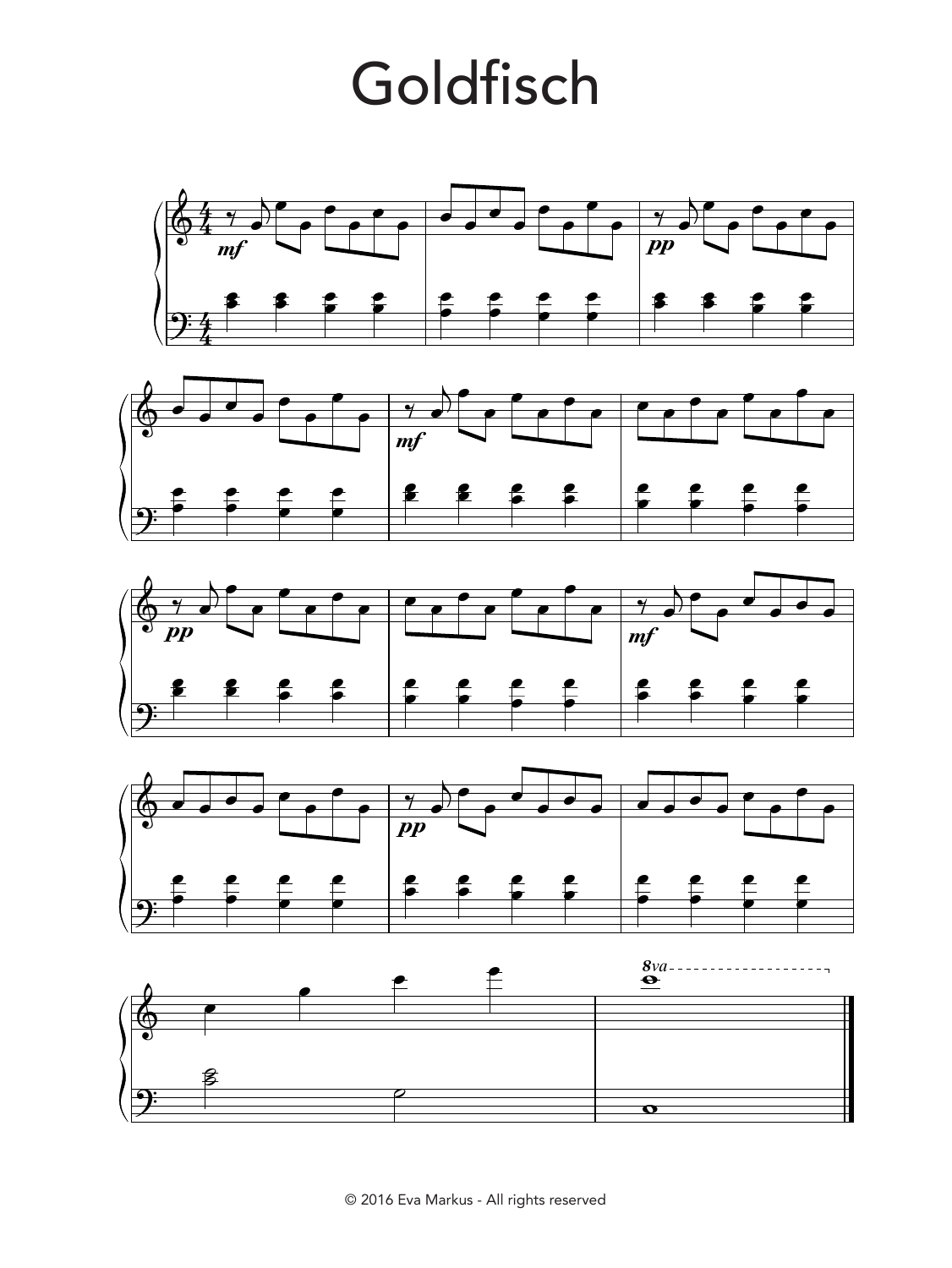#### Isabella







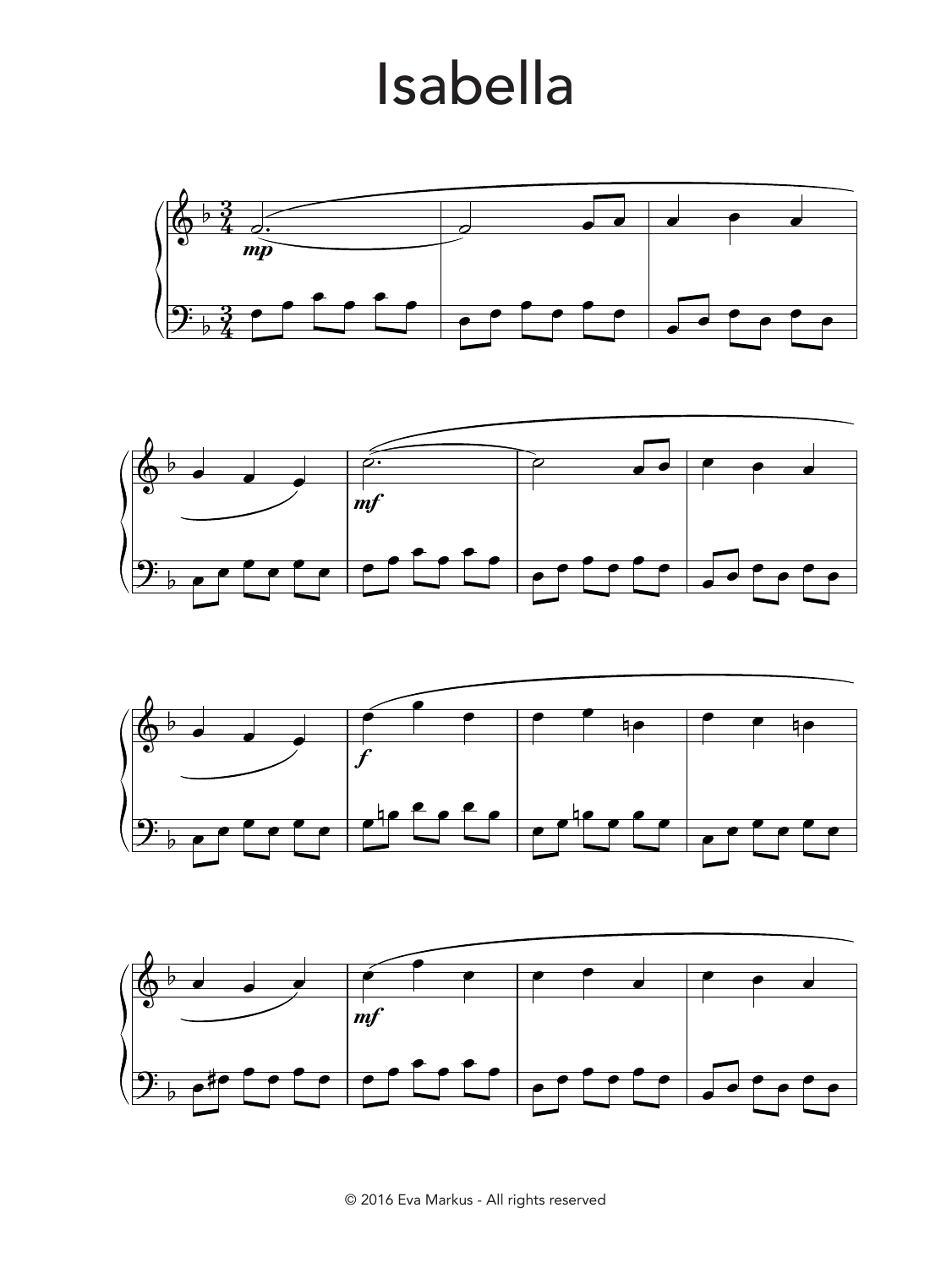





© 2016 Eva Markus - All rights reserved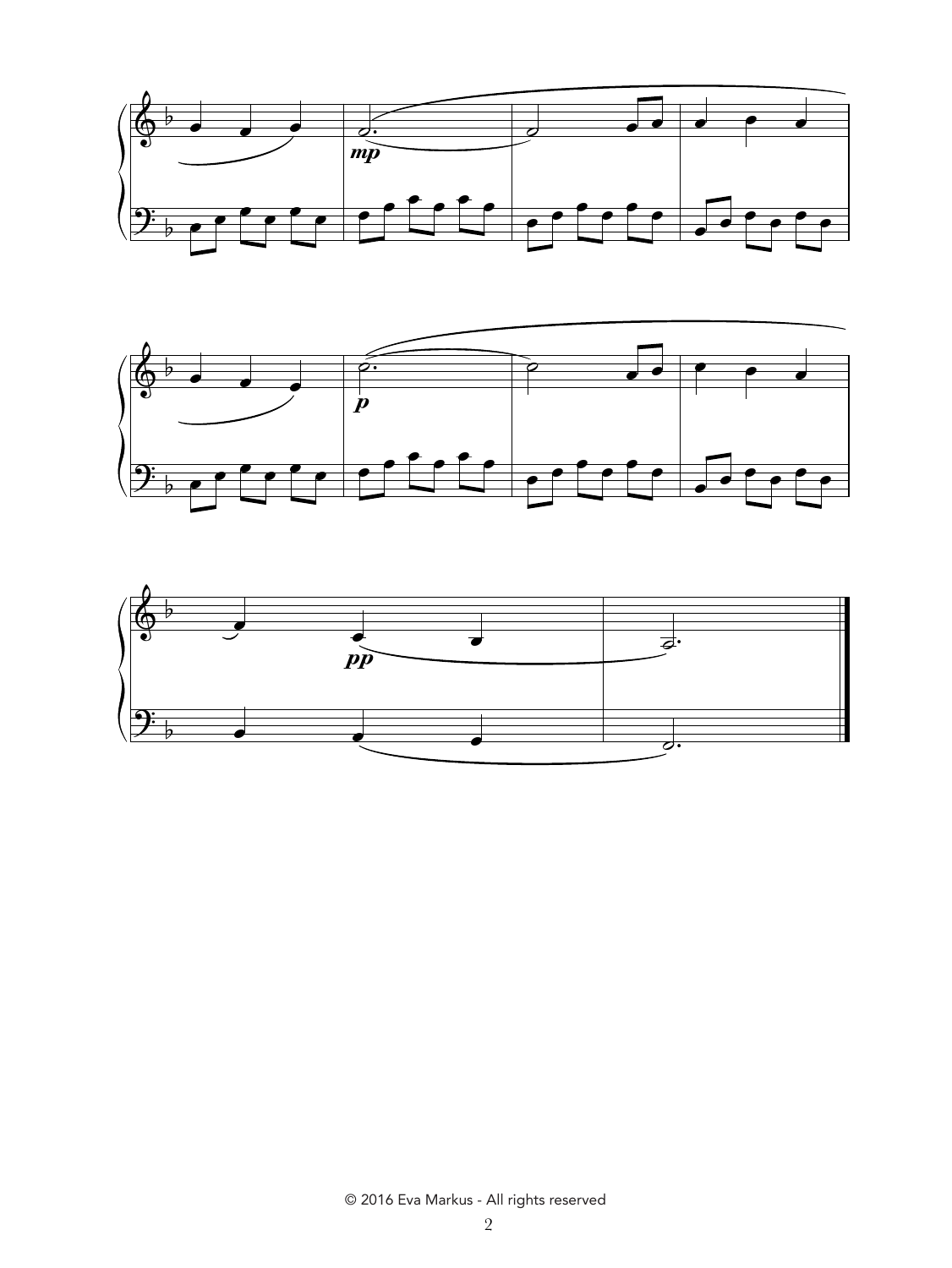## Windspiele











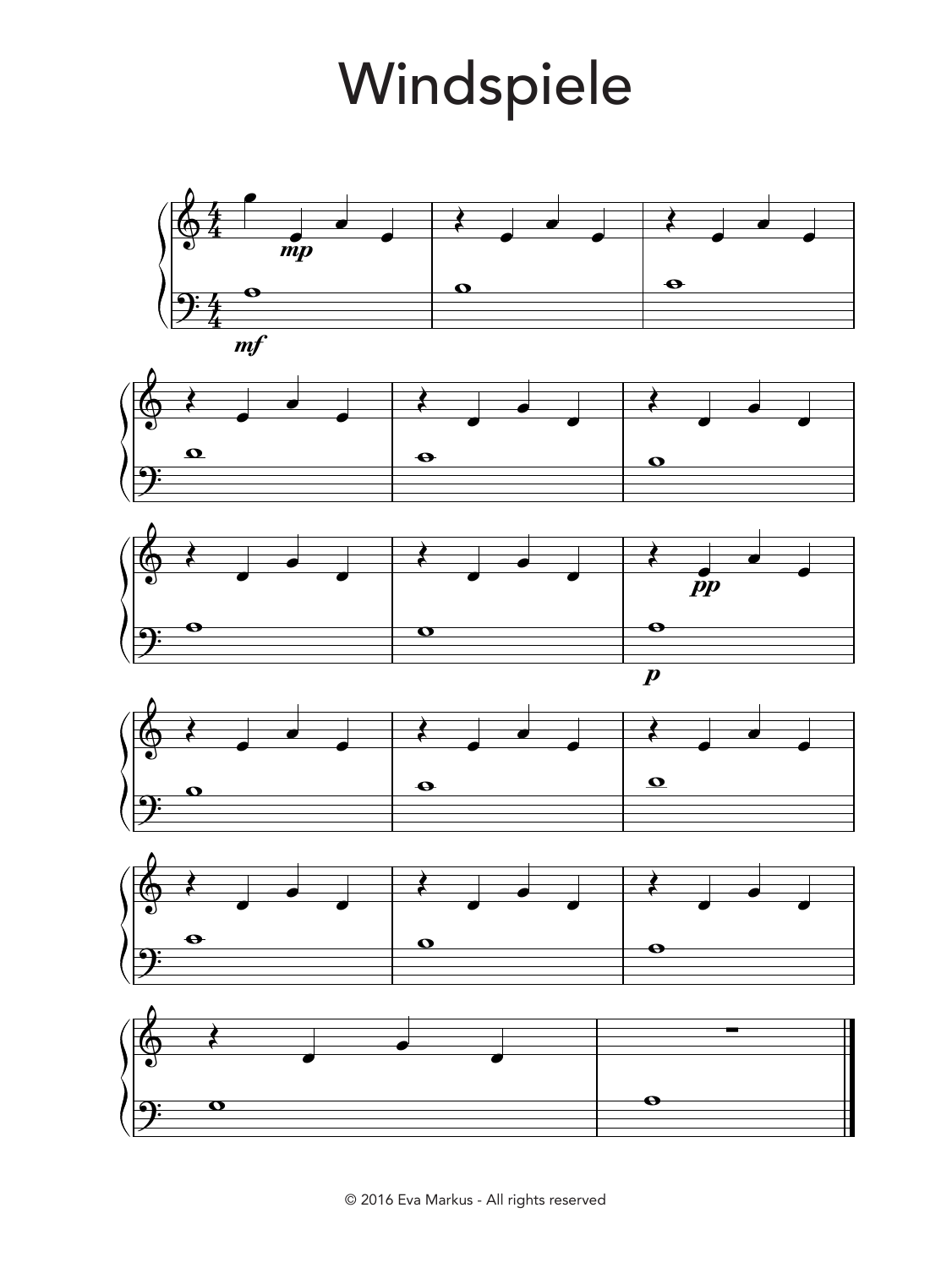## Wasserspiegelungen